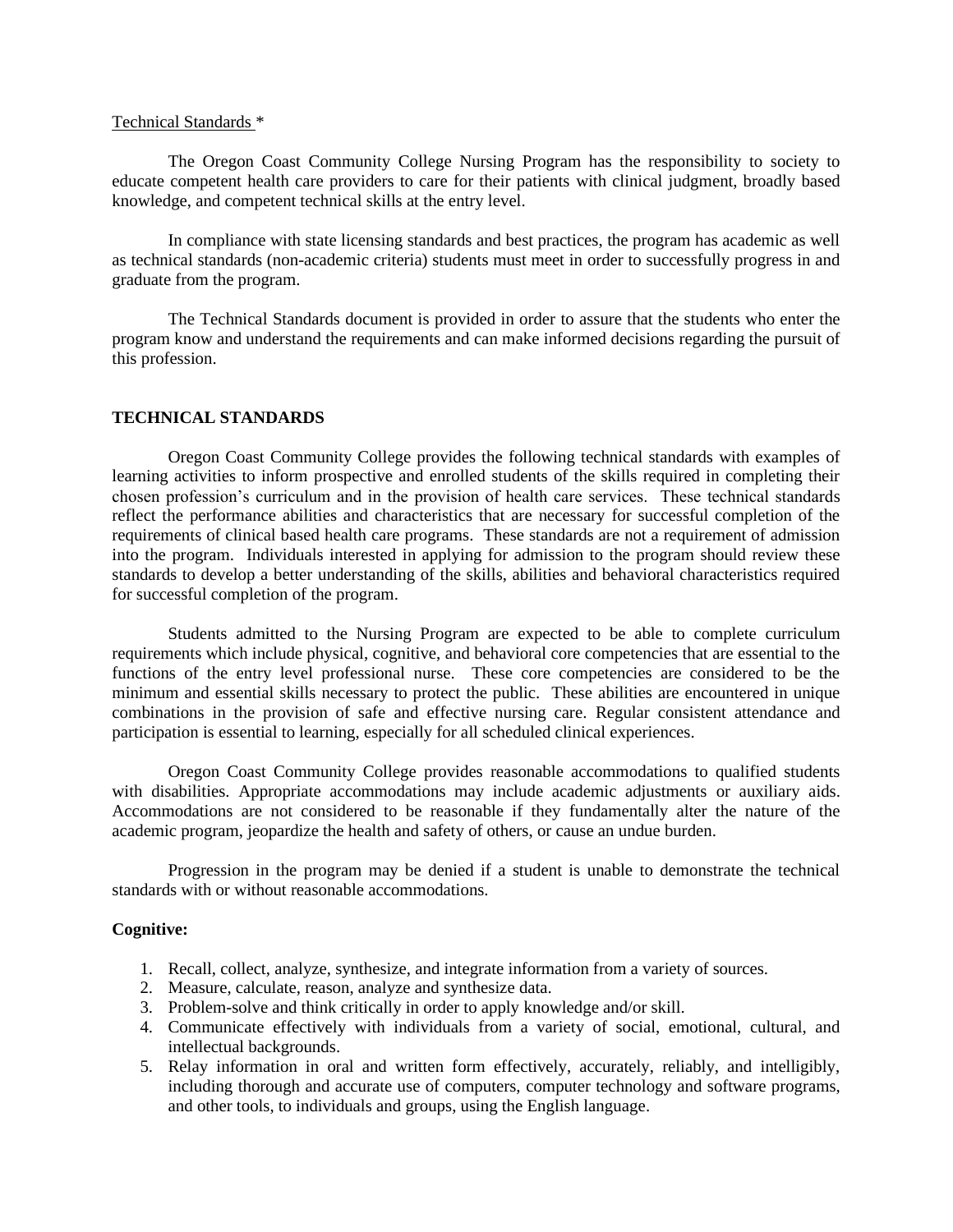6. Effectively collect, analyze, synthesize, integrate, and recall information and knowledge to provide safe patient care for up to a twelve-hour clinical shift.

# *Examples of learning activities found in the nursing curriculum and related to industry standards:*

- Process information thoroughly and quickly to prioritize and implement nursing care.
- Sequence or cluster data to determine patient needs.
- Develop and implement a nursing plan of care for patients in acute, long term and community settings.
- Discriminate fine/subtle differences in medical word endings.
- Report patient data using multiple formats to members of the health care team.
- Appropriately interpret medical orders and patient information found in the medical record.
- Perform math computations for medication dosage calculations.
- Apply knowledge/skills gained through completion of program prerequisites, including requirement for computer proficiency.

# **Physical:**

# **Motor:**

- 1. Coordinate fine and gross motor movements.
- 2. Coordinate hand/eye movements.
- 3. Negotiate level surfaces, ramps, and stairs.
- 4. Work effectively and efficiently within a limited space.
- 5. Effectively manage psychomotor tasks to provide safe patient care for up to a twelve (12) hours clinical shift.

## *Examples of learning activities found in the nursing curriculum and related to industry standards:*

- Transfer patients in and out of bed from stretchers and wheelchairs.
- Control a fall by slowly lowering patient to the floor.
- Perform cardiopulmonary resuscitation (CPR)
- Lift, move, turn, position, push, or pull patients and/or objects and maintain a "medium activity level" as defined by the State of Oregon Department of Insurance Index of occupational characteristics.
- Place or access equipment such as intravenous fluid bags or catheter bags, within compliance of safety standards.
- Transport equipment and supplies to the patient bedside.
- Manipulate small equipment and containers, such as syringes, vials, ampules, and medication packages, to administer medications.
- Dispose of needles in sharps container.
- Dispose of contaminated materials in a safe and compliant manner.
- Complete assigned periods of clinical practice (up to twelve [12] hour shifts, days, evenings, or nights, holidays, weekdays, and weekends).
- Complete skills tests within assigned time limit.

### **Sensory:**

1. Acquire information from demonstrations and experiences, including but not limited to information conveyed through online coursework, lecture, small group activities, demonstrations, and application experiences.